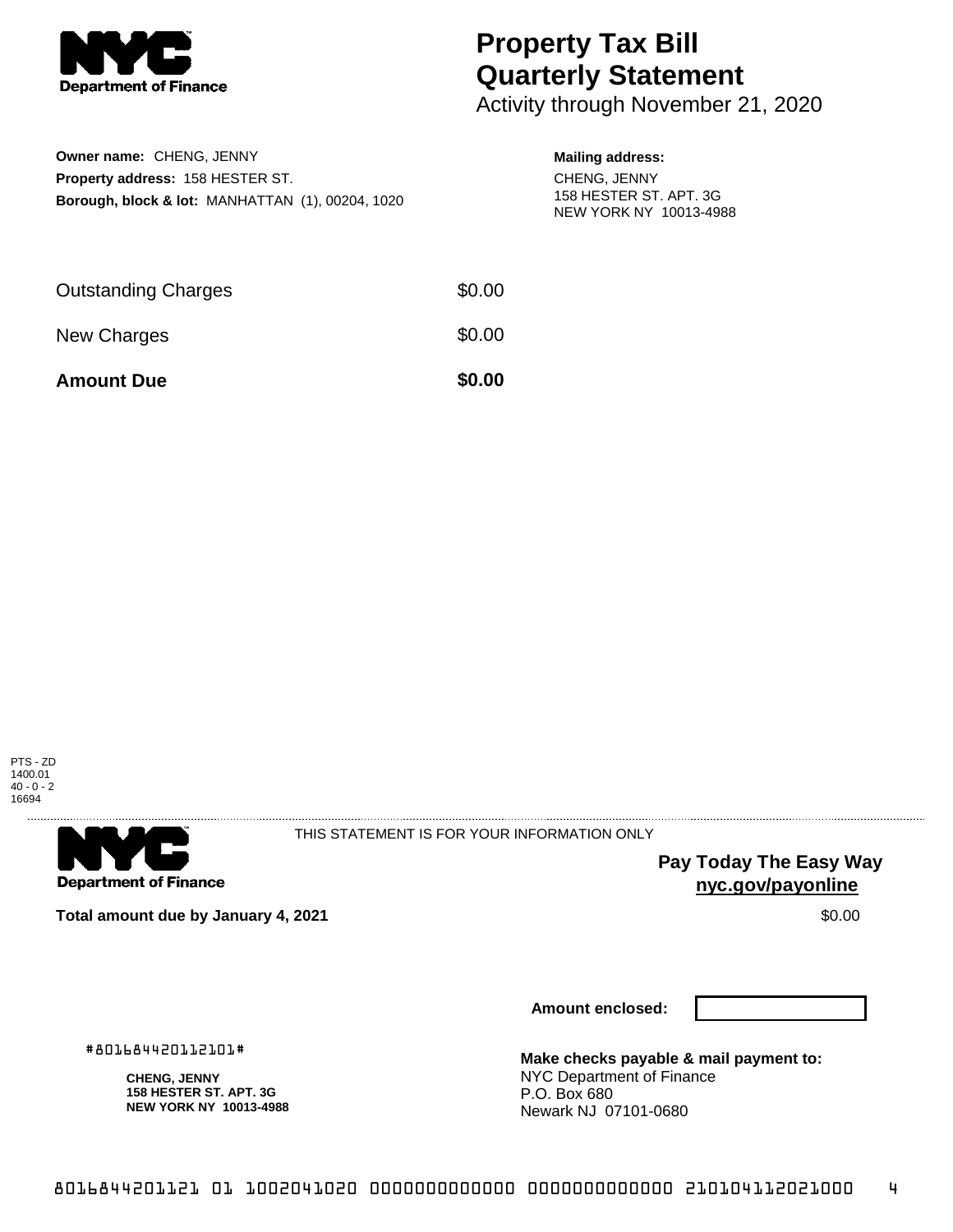

#### **Previous Charges Amount**

#### **Total previous charges including interest and payments \$0.00**

| <b>Current Charges</b>       | <b>Activity Date Due Date</b> |            | Amount     |
|------------------------------|-------------------------------|------------|------------|
| <b>Finance-Property Tax</b>  |                               | 01/01/2021 | \$0.00     |
| Credit Adjustment            | 11/17/2020                    |            | $$-163.65$ |
| <b>Adopted Tax Rate</b>      |                               |            | $$-217.50$ |
| Co-op Condo Abatement        | 11/17/2020                    |            | \$28.64    |
| Co-op Condo Abatement        | 01/01/2021                    |            | \$38.06    |
| Payment Adjusted             | 11/17/2020                    |            | \$135.01   |
| Payment Adjusted             | 01/01/2021                    |            | \$179.44   |
| <b>Total current charges</b> |                               |            | \$0.00     |

| <b>Tax Year Charges Remaining</b> | <b>Activity Date</b> | Due Date   | Amount     |
|-----------------------------------|----------------------|------------|------------|
| Finance-Property Tax              |                      | 04/01/2021 | \$0.00     |
| Credit Adjustment                 | 11/17/2020           |            | $$-163.65$ |
| <b>Adopted Tax Rate</b>           |                      |            | $$-217.50$ |
| Co-op Condo Abatement             | 11/17/2020           |            | \$28.64    |
| Co-op Condo Abatement             | 01/01/2021           |            | \$38.06    |
| <b>Early Payment Discount</b>     |                      | 04/01/2021 | \$2.70     |
| Early Payment Discount            |                      | 04/01/2021 | \$1.80     |
| Payment Adjusted                  | 11/17/2020           |            | \$132.31   |
| Payment Adjusted                  | 01/01/2021           |            | \$177.64   |
| Total tax year charges remaining  |                      |            | \$0.00     |

| Overpayments/Credits | <b>Activity Date Due Date</b> | Amount     |
|----------------------|-------------------------------|------------|
| Refund Available     | 07/01/2020                    | $$-135.01$ |
| Refund Available     | 07/01/2020                    | $$-135.01$ |
| Refund Available     | 07/01/2020                    | $$-135.01$ |
| Refund Available     | 07/01/2020                    | $$-132.31$ |

#### **Home banking payment instructions:**

- 1. **Log** into your bank or online bill pay website.
- 2. **Add** the new payee: NYC DOF Property Tax. Enter your account number, which is your boro, block and lot, as it appears here: 1-00204-1020 . You may also need to enter the address for the Department of Finance. The address is P.O. Box 680, Newark NJ 07101-0680.
- 3. **Schedule** your online payment using your checking or savings account.

## **Did Your Mailing Address Change?**

If so, please visit us at **nyc.gov/changemailingaddress** or call **311.**

When you provide a check as payment, you authorize us either to use information from your check to make a one-time electronic fund transfer from your account or to process the payment as a check transaction.